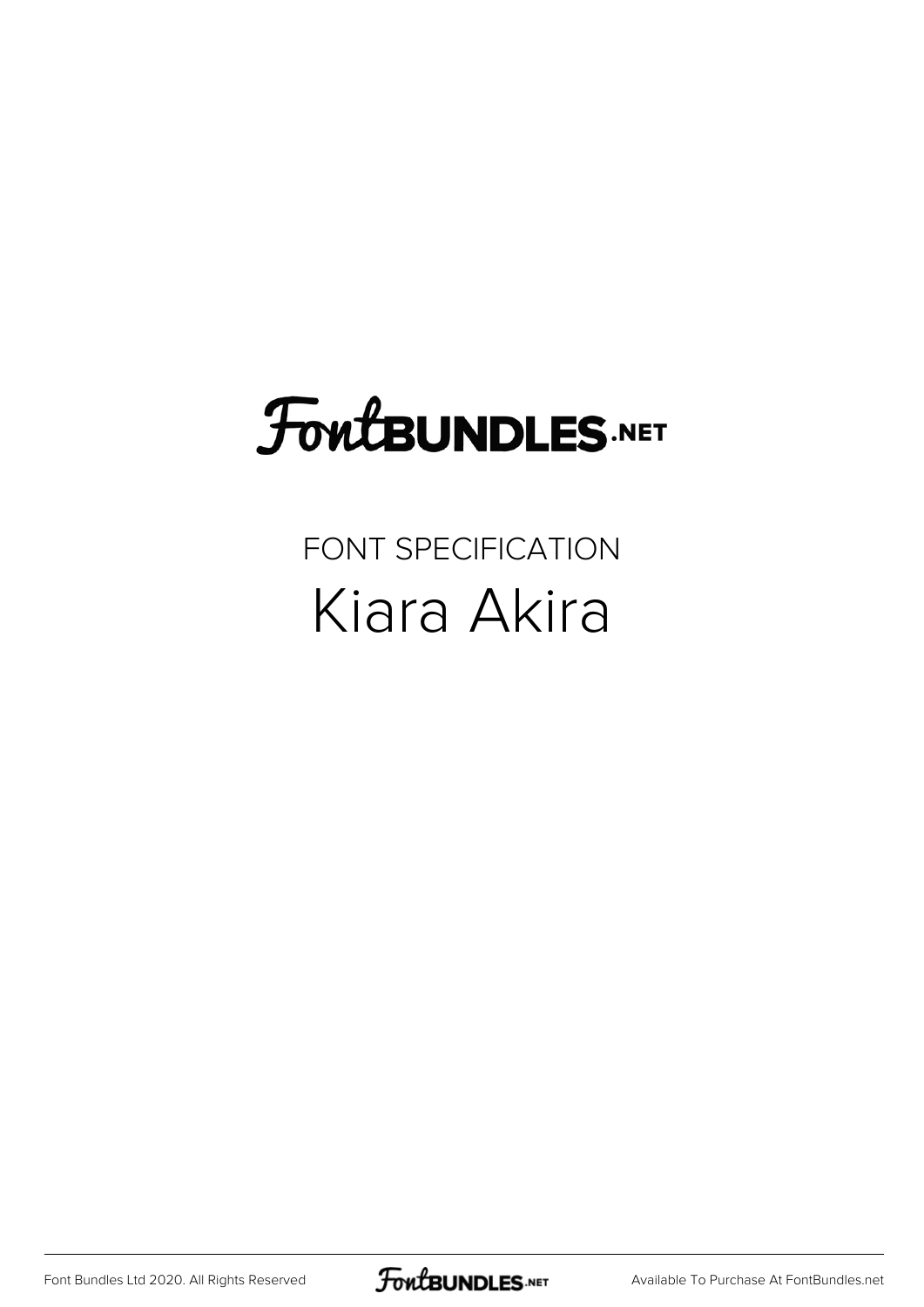## Kiara Akira - Regular

Uppercase Characters

Lowercase Characters

abcdefghijklmna<br>pgrstuuusys

Numbers 123456

Punctuation and Symbols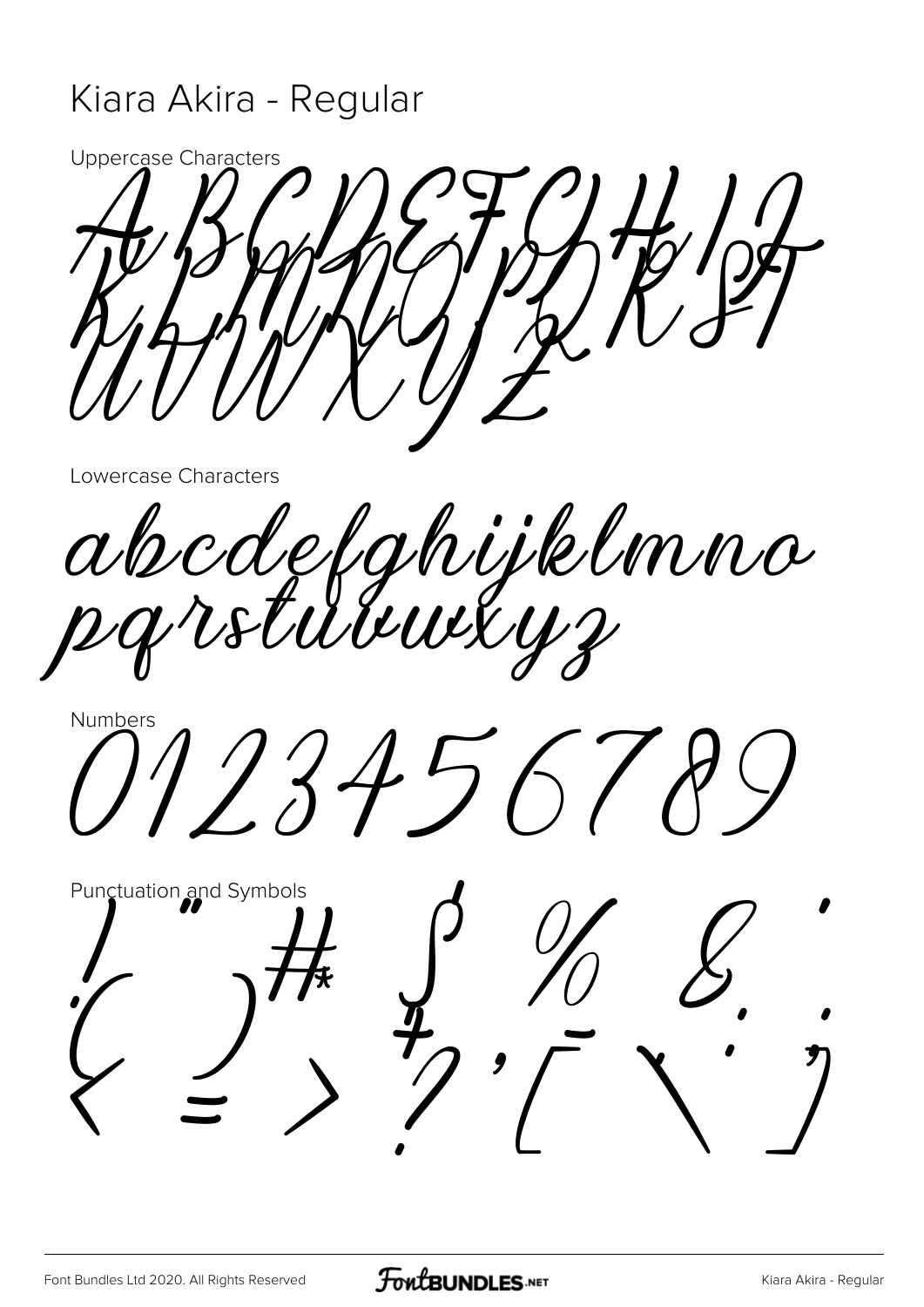$\rightarrow$   $\begin{matrix} 1 \\ 1 \end{matrix}$  of  $\begin{matrix} 1 \\ 0 \end{matrix}$  to the  $\varphi \circ \varphi \circ \psi$   $\varphi \circ \varphi$   $\psi$  $\frac{1}{\sqrt{2}}$  $\mathscr{M}$   $\mathscr{M}$   $\mathscr{M}$ 

All Other Glyphs

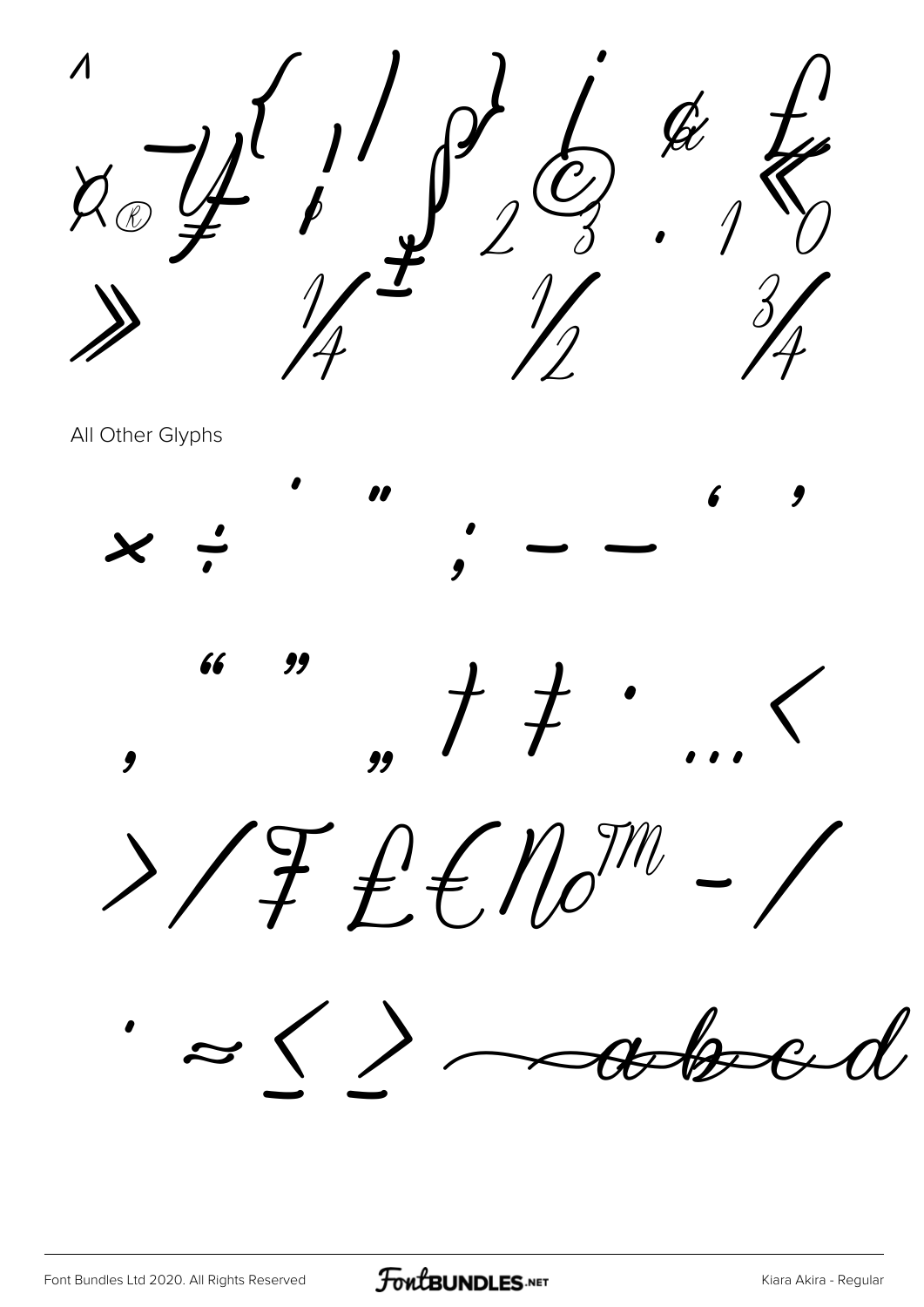ef globjæl











ghrijklmar